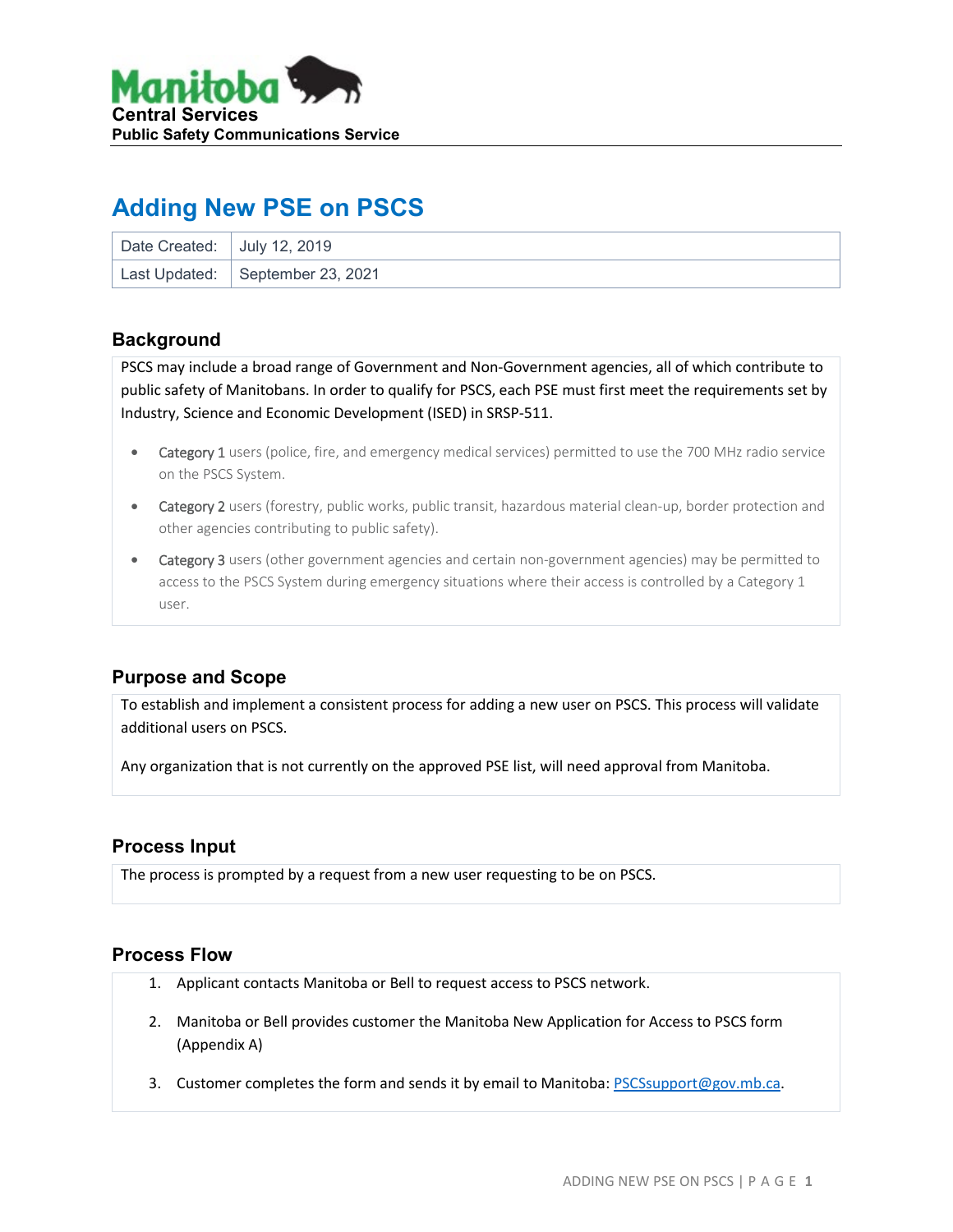4. Manitoba reviews application and if approved, sends the applicant a copy of PSCS Network Application and Billing Information form (Appendix B) and Manitoba`s PSCS Services Offering and Participation Agreement for signature.

(If application is declined, Manitoba informs the applicant the reason for the decision.)

- 5. Manitoba receives a signed Participation Agreement and PSCS Network Application and Billing Information form, then informs Bell of an approved request by submitting the form to [BMRadioCC@bell.ca.](mailto:BMRadioCC@bell.ca) Form will include Manitoba's approval with approved category/tier and priority level specified in the comments section.
- 6. Bell creates the customer account in SBT and contacts the PSE for any radio requirements.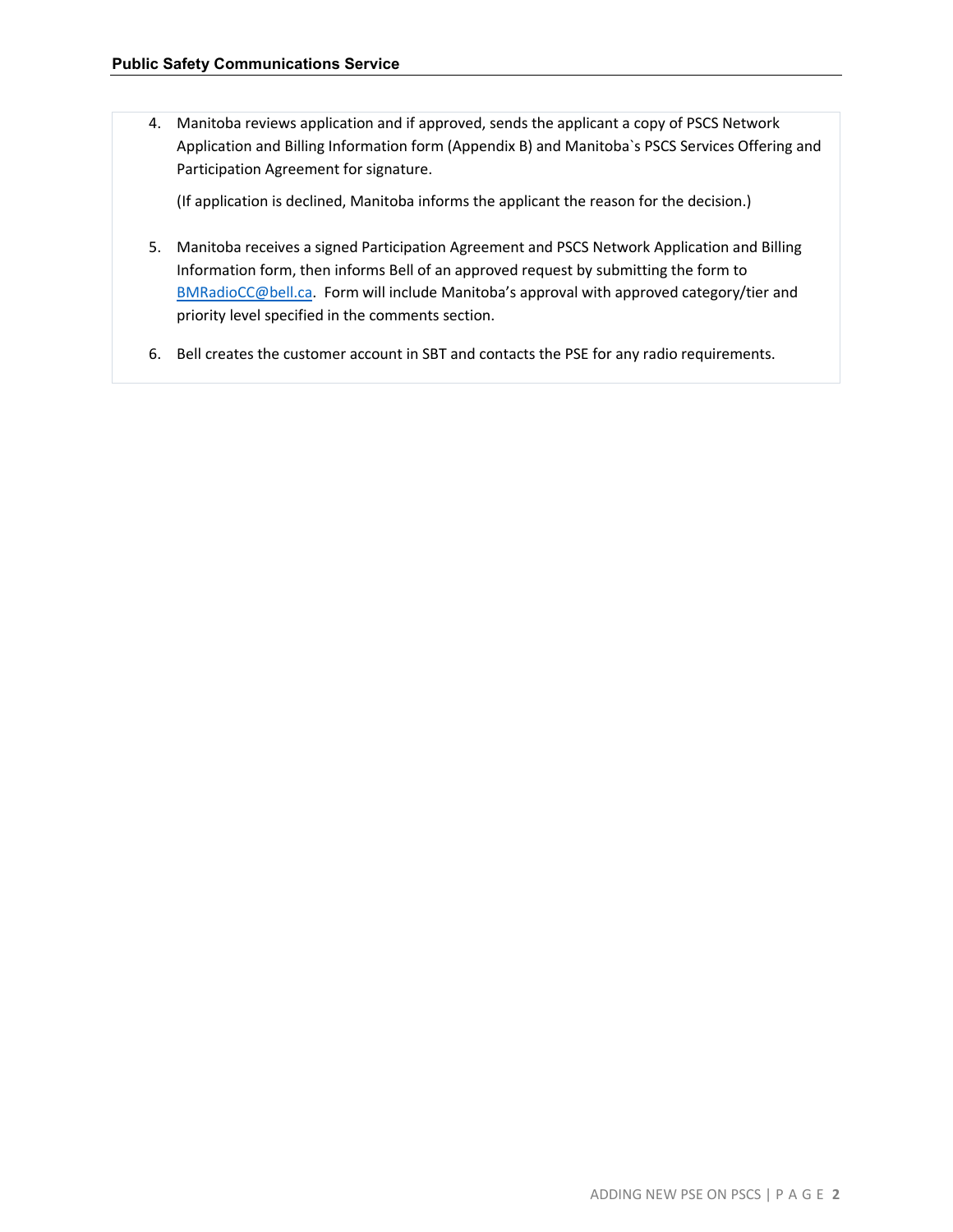## **Appendix A**



#### **NEW APPLICATION FOR ACCESS TO** PUBLIC SAFETY COMMUNICATIONS SERVICE (PSCS) NETWORK

Once form is complete, please email to PSCSsupport@gov.mb.ca

| <b>Applicant Information</b>                                                                |                                                                                                                               |
|---------------------------------------------------------------------------------------------|-------------------------------------------------------------------------------------------------------------------------------|
| Date                                                                                        | <b>Requested By</b>                                                                                                           |
|                                                                                             |                                                                                                                               |
|                                                                                             |                                                                                                                               |
| <b>Organization Name</b>                                                                    |                                                                                                                               |
|                                                                                             |                                                                                                                               |
| <b>Reason for your Request</b>                                                              |                                                                                                                               |
|                                                                                             |                                                                                                                               |
|                                                                                             |                                                                                                                               |
|                                                                                             |                                                                                                                               |
|                                                                                             |                                                                                                                               |
|                                                                                             |                                                                                                                               |
| <b>Category Request</b>                                                                     |                                                                                                                               |
|                                                                                             | ۰                                                                                                                             |
|                                                                                             |                                                                                                                               |
| <b>Justification</b>                                                                        |                                                                                                                               |
|                                                                                             | Please explain the benefits / expected outcome for the request and who you will be communicating with (e.g. Internal staff or |
| other Federal/Provincial agencies):                                                         |                                                                                                                               |
|                                                                                             |                                                                                                                               |
|                                                                                             |                                                                                                                               |
|                                                                                             |                                                                                                                               |
|                                                                                             |                                                                                                                               |
|                                                                                             |                                                                                                                               |
|                                                                                             |                                                                                                                               |
| Please provide potential impact if request is not granted.                                  |                                                                                                                               |
|                                                                                             |                                                                                                                               |
|                                                                                             |                                                                                                                               |
|                                                                                             |                                                                                                                               |
|                                                                                             |                                                                                                                               |
|                                                                                             |                                                                                                                               |
|                                                                                             |                                                                                                                               |
|                                                                                             |                                                                                                                               |
| <b>For Internal Use Only</b>                                                                |                                                                                                                               |
|                                                                                             |                                                                                                                               |
| <b>Manitoba Decision</b>                                                                    |                                                                                                                               |
| Approve                                                                                     | Deny/Reject                                                                                                                   |
|                                                                                             |                                                                                                                               |
| If approval is for Adding New PSE to PSCS, please provide category/tier and priority level: |                                                                                                                               |
| Category/Tier (1-3):                                                                        | Priority Level (1-10):                                                                                                        |
|                                                                                             |                                                                                                                               |
|                                                                                             | ۰<br>٠                                                                                                                        |
| Comments:                                                                                   |                                                                                                                               |
|                                                                                             |                                                                                                                               |
|                                                                                             |                                                                                                                               |
|                                                                                             |                                                                                                                               |
|                                                                                             |                                                                                                                               |
|                                                                                             |                                                                                                                               |
| <b>Authorized Signature:</b>                                                                |                                                                                                                               |
| <b>Minima</b>                                                                               |                                                                                                                               |
|                                                                                             |                                                                                                                               |
| <b>Full Name:</b>                                                                           | Position:                                                                                                                     |
|                                                                                             |                                                                                                                               |
|                                                                                             |                                                                                                                               |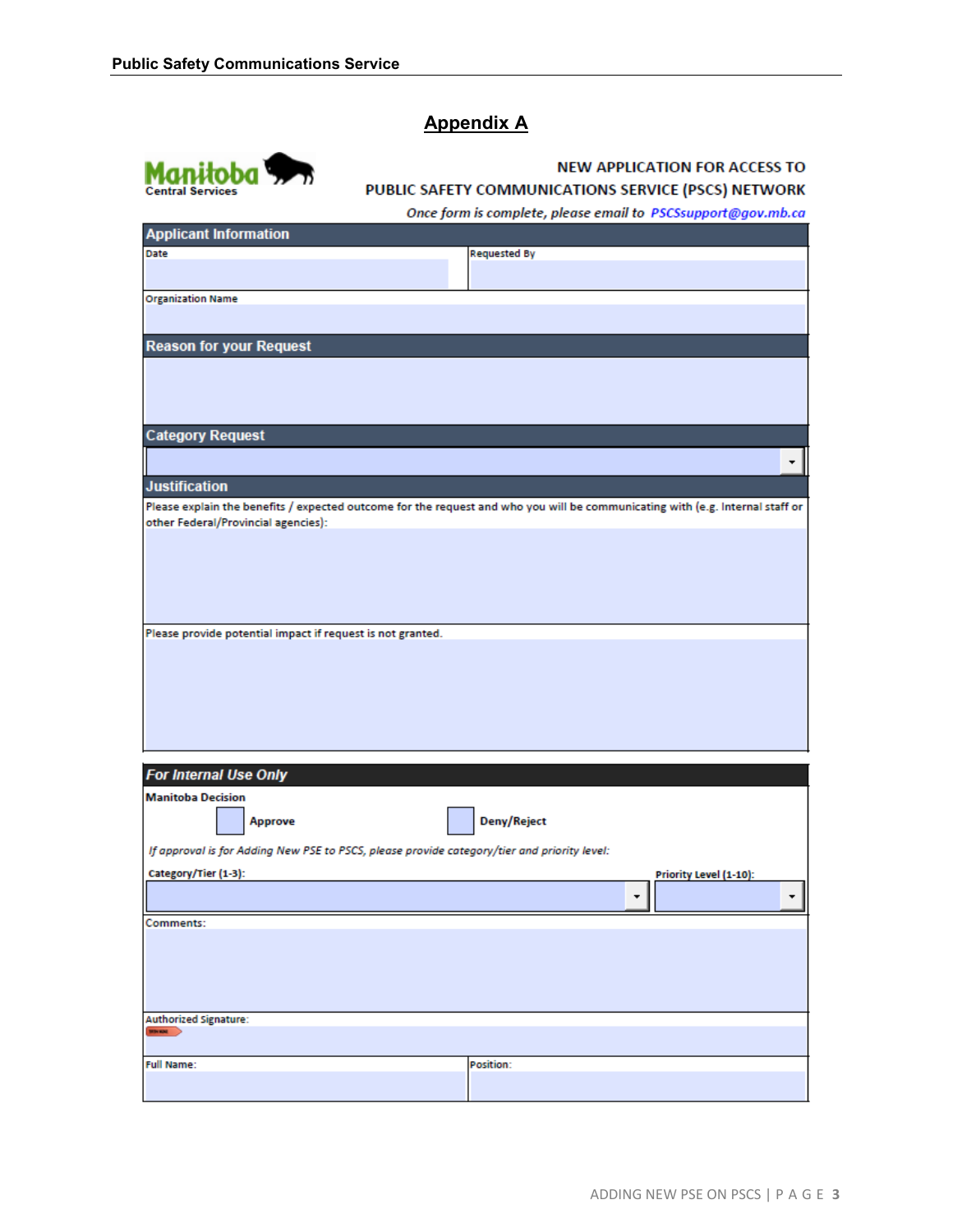## **Appendix B**

# **Bell**

#### **PSCS Network Application and Billing Information**

Please complete the form below and email to Manitoba PSCSsupport@gov.mb.ca

| Address and the company of the company of the company                                                                                                                                                                                                                                        |  |  |  |  |  |  |
|----------------------------------------------------------------------------------------------------------------------------------------------------------------------------------------------------------------------------------------------------------------------------------------------|--|--|--|--|--|--|
|                                                                                                                                                                                                                                                                                              |  |  |  |  |  |  |
| <b>Title Contract Contract Contract Contract Contract Contract Contract Contract Contract Contract Contract Contract Contract Contract Contract Contract Contract Contract Contract Contract Contract Contract Contract Contra</b><br>Contact Name (Required) <b>Contact Name (Required)</b> |  |  |  |  |  |  |
| Email (Required) <b>Example 2018 Contract Contract Contract Contract Contract Contract Contract Contract Contract Contract Contract Contract Contract Contract Contract Contract Contract Contract Contract Contract Contract </b>                                                           |  |  |  |  |  |  |
|                                                                                                                                                                                                                                                                                              |  |  |  |  |  |  |
| Fire<br><b>EMS</b><br>Police   Other (Describe Contribution to Public Safety below)<br>Organization Type                                                                                                                                                                                     |  |  |  |  |  |  |
| Non-Profit Organization   Yes   No<br>Publicly Funded Organization     Yes  <br><b>No</b>                                                                                                                                                                                                    |  |  |  |  |  |  |
| Provide Funding Organization / Program <b>contract of the Contract of Contract Contract of Contract Organization</b>                                                                                                                                                                         |  |  |  |  |  |  |
|                                                                                                                                                                                                                                                                                              |  |  |  |  |  |  |
| AP Phone and the contract of the contract of the contract of the contract of the contract of the contract of the<br>AP Fax and the state of the state of the state of the state of the state of the state of the state of the state                                                          |  |  |  |  |  |  |
| AP Email (Required - invoices sent electronically)                                                                                                                                                                                                                                           |  |  |  |  |  |  |
| GST Exempt   Yes (provide certificate)   No<br>PST Exempt   Yes (provide certificate)<br>No                                                                                                                                                                                                  |  |  |  |  |  |  |
| Purchase Order Required   Yes   No<br>Electronic Fund Transfer (EFT) Interest   Yes<br>No                                                                                                                                                                                                    |  |  |  |  |  |  |
| <b>Other Requirements</b>                                                                                                                                                                                                                                                                    |  |  |  |  |  |  |

| For Internal Use Only                          |                      |          |  |  |  |
|------------------------------------------------|----------------------|----------|--|--|--|
| <b>DOWN</b> 2ba Approval                       |                      | Position |  |  |  |
|                                                |                      |          |  |  |  |
| Category/Tier (1-3):<br>Priority Level (1-10): |                      |          |  |  |  |
|                                                |                      | ▼        |  |  |  |
| <b>Comments</b>                                |                      |          |  |  |  |
|                                                |                      |          |  |  |  |
| <b>Bell Customer Number</b>                    | <b>Bell Comments</b> |          |  |  |  |
|                                                |                      |          |  |  |  |